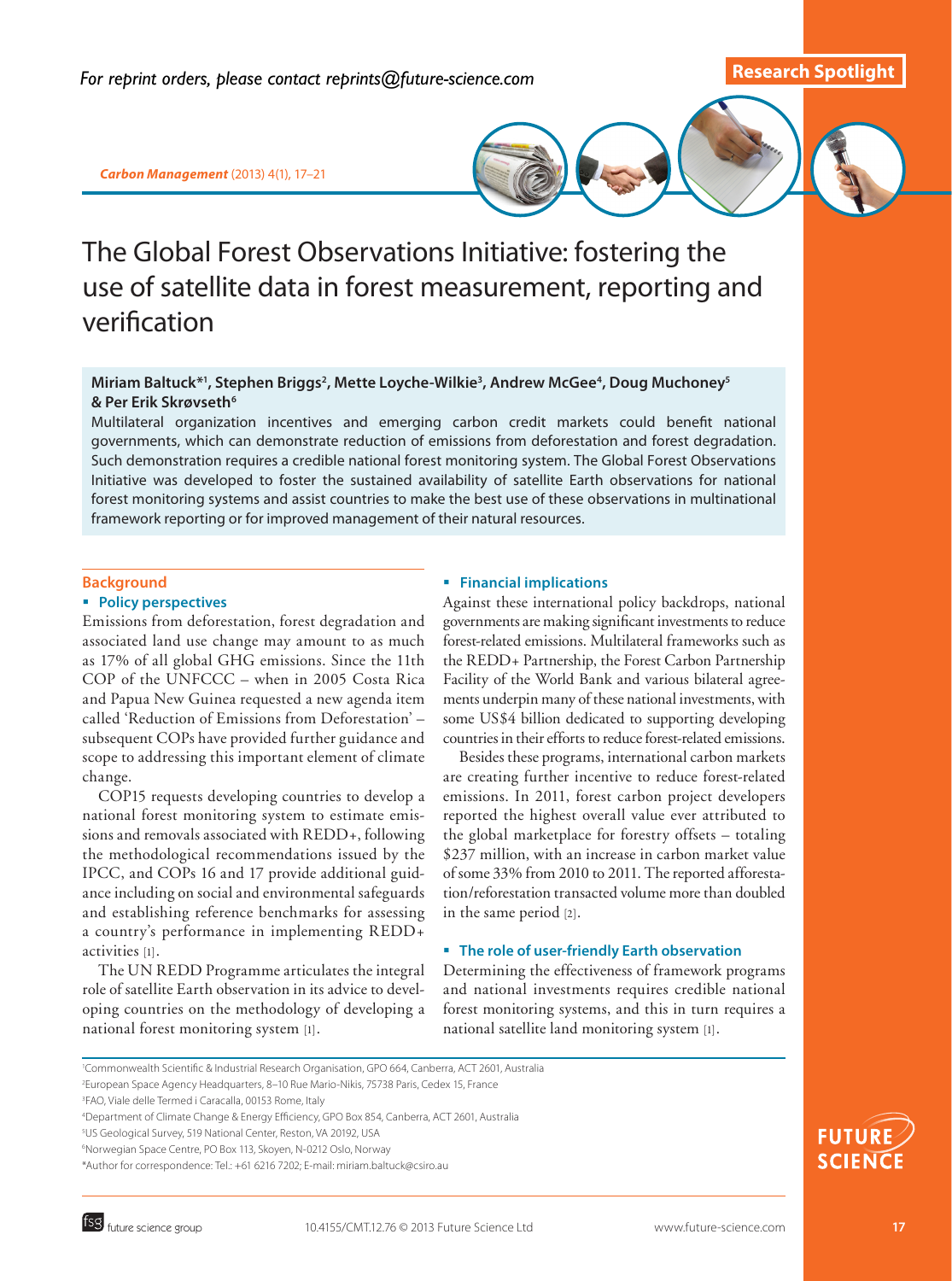

As COP requirements began to emerge, the Group on Earth Observations (GEO [101]; a voluntary partnership of 88 governments and 64 international organizations with a mandate in satellite Earth observation) announced in 2008 a pilot demonstration to facilitate the supply and use of satellite observations of forest and land cover: the Forest Carbon Tracking (FCT) task.

The FCT worked with 11 National Demonstrator countries, mostly countries with significant tropical rainforest area, to demonstrate the feasibility of coordinating the supply of satellite data for a participating country and working with the demonstrator countries to build capacity to utilize the satellite data in concert with conventional ground observations. The FCT also performed research to determine best approaches to land characterization in the 11 countries using different remote sensing tools. In support of this activity, the space agencies of the Committee on Earth Observation Satellites [102] established a Space Data Coordination Group (representing 12 space agencies) to coordinate the acquisition and provision of satellite data. **Figure 1** shows the application of a time series of remote sensing to show changes in forest cover in Indonesia.

The commitment of so many space agencies to providing data for an ongoing program with such potentially high fiscal stakes was unprecedented. The successes of the FCT gave the GEO confidence to move toward an operational program: the Global Forest Observations Initiative (GFOI). While the FCT will continue capacity building, research-oriented demonstration and testing functions, the 2012 start-up phase of the GFOI represents the creation of a sustained provision of satellite observations for forest status and change measurement [3].

## **The GFOI**

In its fledgling year of 2012 GFOI identified four core areas of endeavor and corresponding courses of action.

#### Space data supply

The Committee on Earth Observation Satellites Space Data Coordination Group continues to coordinate with its membership of satellite data providers to acquire data for the National Demonstrators. In parallel it is also developing a baseline global data acquisition strategy – the background coverage guaranteed to provide necessary data supply to all countries in need. The GEO– FCT portal is the foundation for an information system to serve as a metadatabase on availability of geospatial information in support of national forest information systems, including satellite data acquisitions [103].

#### Capacity building in forest countries

The fundamental objective of GFOI is to help nations develop a capacity to utilize Earth observation data in a credible national forest monitoring system. The FCT–GFOI will broaden its capacity-building activities from its initial focus on the National Demonstrator regions to priorities coordinated with GFOI participating countries and multinational framework organizations.

## Methods & guidance documentation

The GFOI has assembled an international team of experts in remote sensing, forestry, IPCC methodology and multinational framework perspectives to produce a single user-friendly reference document that provides national governments with end-to-end guidance in use of remote sensing and ground observation data to derive the information required for rigorous measurement, reporting and verification. The methodology will be presented in logical progression and accessible language, and will draw on accepted practices and related work, notably that of Global Observations of Forest and Land Cover Dynamics. It will also be used as a reference for future capacity building training and workshops and will have an online presence with linkages to relevant materials.

### Research & development

The main objective of the R&D activities is to promote further integration of the current and near-future observation systems and to progress integration of satellite data into carbon models. For example, the emerging need to characterize forest degradation over large areas could be addressed using remote sensing once methodologies currently under development have been rigorously demonstrated.

# **Future perspective**

Achieving GFOI's goals requires coordination with multilateral organizations such as the FAO, the World Bank, UN REDD+ and UNFCCC; coordination of data acquisition with the world's leading space agencies; development of guidance in methodology and procedure; assurance that the development of a methodology is consistent with IPCC guidelines; and ensuring that it is accessible and user friendly so as to assure it will be useful in a developing capacity to utilize the data in recipient countries. These requirements have led to a wide range of stakeholders in GFOI and a promising start.

The GFOI's future effectiveness will be a function of its coordination and engagement with its intended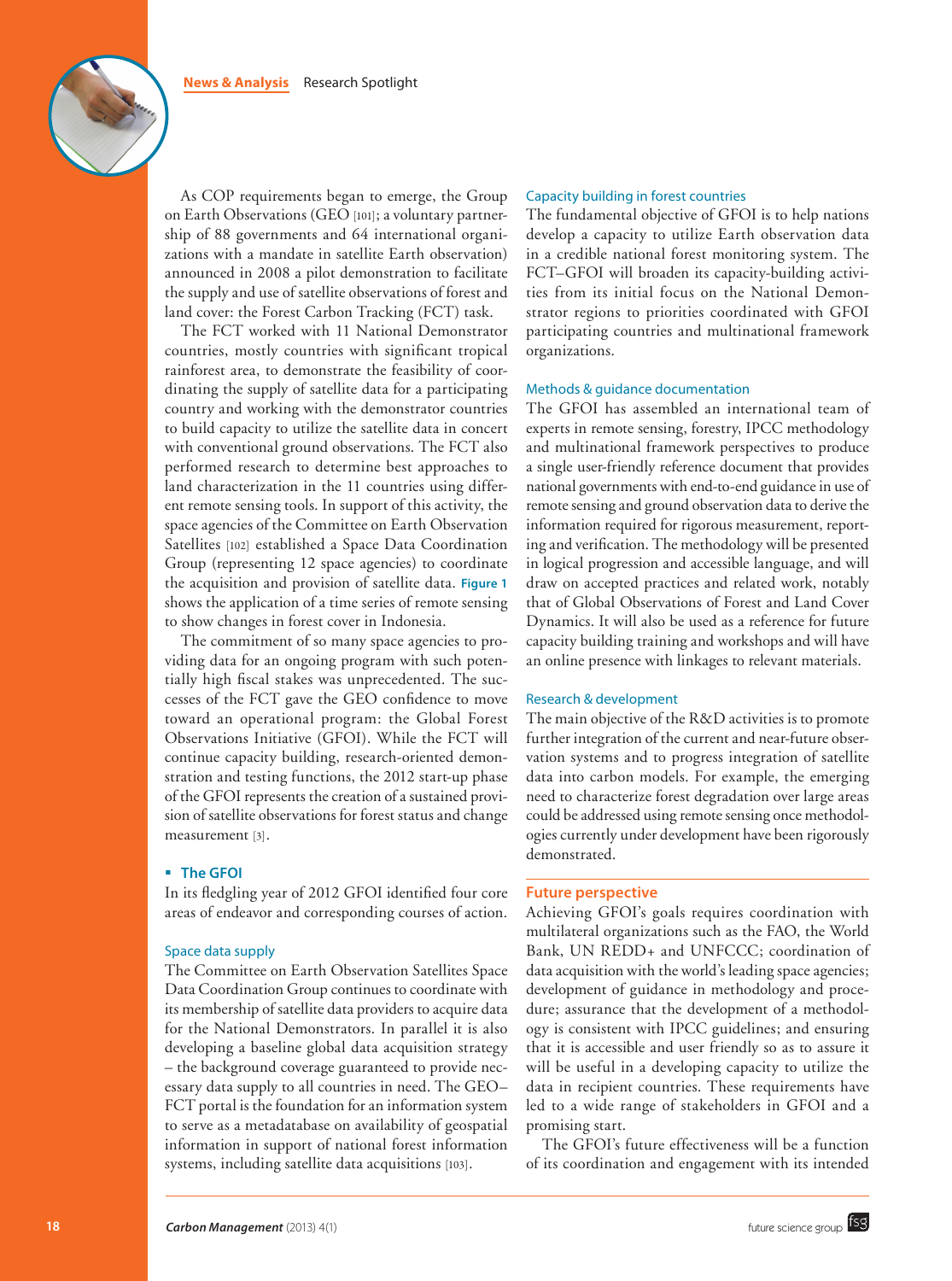



**Figure 1. The use of satellite data to document trends in time series of forest presence/absence. (A)** Time series forest presence/absence map. Forest presence/absence is represented in a given time epoch as forest or nonforest. Given a time series of forest presence/absence, the presence/absence information may be summarized as green: stable; red: cleared; blue: regrowth; and beige: agriculture. **(B)** Within each forest area, the forest trend for a particular area can be graphically depicted as hot colours (e.g., red and orange) representing degradation and improvement as cool colours (e.g., green and blue). **(C)** Trends in particular sites or areas can be depicted relative to a unitless index (e.g., a greenness index) giving an ordination from forest to nonforest [4]. Greenness index trends adjusted for control area mean.

Graphic reproduced with permission from the Commonwealth Scientific and Industrial Research Organisation, Australia.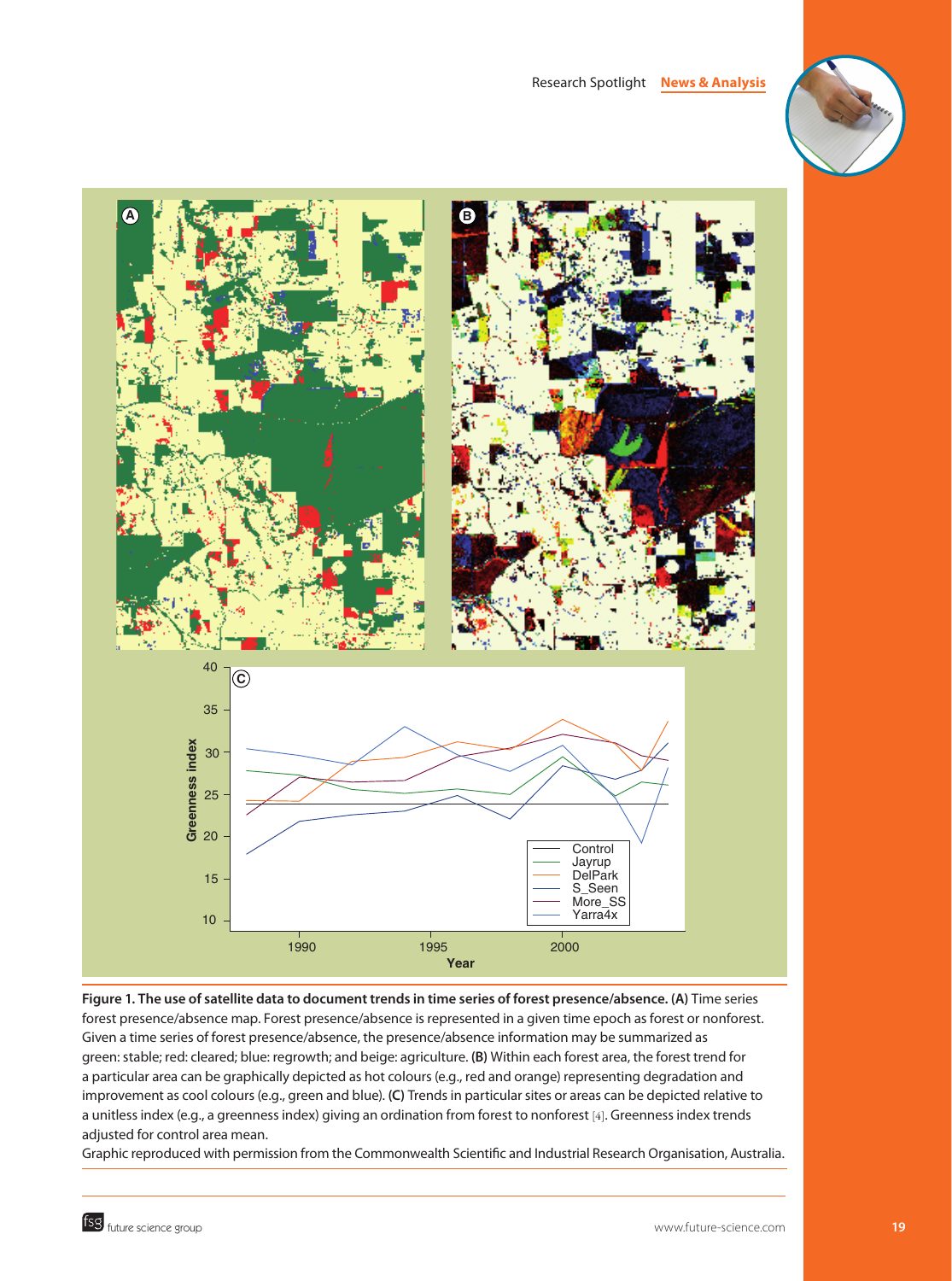



beneficiaries; that is, the multinational organizations and the participating developing countries we wish to serve.

The ability of space agencies to assure regular wallto-wall national coverage will derive from the global acquisition strategies that many Space Data Coordination Group space agencies are currently implementing. The challenges to GFOI lie in putting this data to work by assuring the acquired data is available to participating countries; providing a clear methodology guidance reference for direct use by national governments or for use by capacity building trainers to the same end; and broadening the suite of participating countries apace with their capacity to utilize GFOI's services.

#### **Acknowledgements**

*The authors thank the Forest Carbon Tracking–Global Forest Observations Initiative community including the Committee on* 

*Earth Observation Satellites Space Data Coordination Group member agencies, the 11 National Demonstrator Countries (Australia, Brazil, Cameroon, Columbia, Democratic Republic of Congo, Guyana, Indonesia, Mexico, Nepal, Peru and Tanzania), the UN organizations participating in Advisory Groups and Steering Committees (FAO, UNFCCC, UN REDD+ and World Bank), and the scientific and technical community participating in the many paths toward making methods and materials accessible to the user community.*

#### **Financial & competing interests disclosure**

*The authors have no relevant affiliations or financial involvement with any organization or entity with a financial interest in or financial conflict with the subject matter or materials discussed in the manuscript. This includes employment, consultancies, honoraria, stock ownership or options, expert testimony, grants or patents received or pending, or royalties.* 

*No writing assistance was utilized in the production of this manuscript.* 

### **Executive summary**

- Emissions from deforestation, forest degradation and associated land use change may amount to as much as 17% of all global GHG emissions.
- Since 2005 the UNFCCC has requested of, and provided guidance to, developing countries in their development of a national forest monitoring system to estimate emissions and removals associated with the REDD+.
- National governments are making significant investments to reduce forest-related emissions. Multilateral frameworks such as the REDD+ Partnership, the Forest Carbon Partnership Facility of the World Bank and various bilateral agreements underpin many of these national investments, with billions of dollars pledged.
- International carbon markets are creating further incentive to reduce forest-related emissions.
- Determining the effectiveness of framework programs and national investments requires credible national forest monitoring systems, and this in turn requires a national satellite land monitoring system.
- The Global Forest Observations Initiative (GFOI) was developed to foster the sustained availability of satellite Earth observations for national forest monitoring systems, and to assist countries in using these observations in multinational framework carbon emissions reporting or for improved management of their natural resources.
- In support of this activity the space agencies of the Committee on Earth Observation Satellites established a Space Data Coordination Group (representing 12 space agencies) to coordinate the acquisition and provision of satellite data.
- In pursuit of its fundamental objective to help nations develop a capacity to utilize Earth observation data in a credible national forest monitoring system, the GFOI will broaden its capacity building activities to priorities coordinated with the GFOI participating countries and multinational framework organizations.
- The GFOI has assembled an international team of experts in remote sensing, forestry, IPCC methodology and multinational framework perspective to produce a single user-friendly reference document, which provides national governments with end-to-end guidance in use of remote sensing and ground observation data to derive the information required for rigorous measurement, reporting and verification.
- GFOI R&D activities aim to promote further integration of the current and near-future observation systems and to progress integration of satellite data into carbon models.
- Achieving the GFOI's goals requires coordination with multilateral organizations such as the FAO, the World Bank, UN REDD+, UNFCCC and with its intended beneficiaries – the participating developing countries we wish to serve.
- The challenges to the GFOI lie in integrating its component elements: assuring the ongoing acquisition of data; assuring the acquired data is available to participating countries; providing a clear methodology guidance reference for direct use by national governments or for use by capacity building trainers to the same end; and broadening the suite of participating countries apace with their capacity to utilize the GFOI's services.